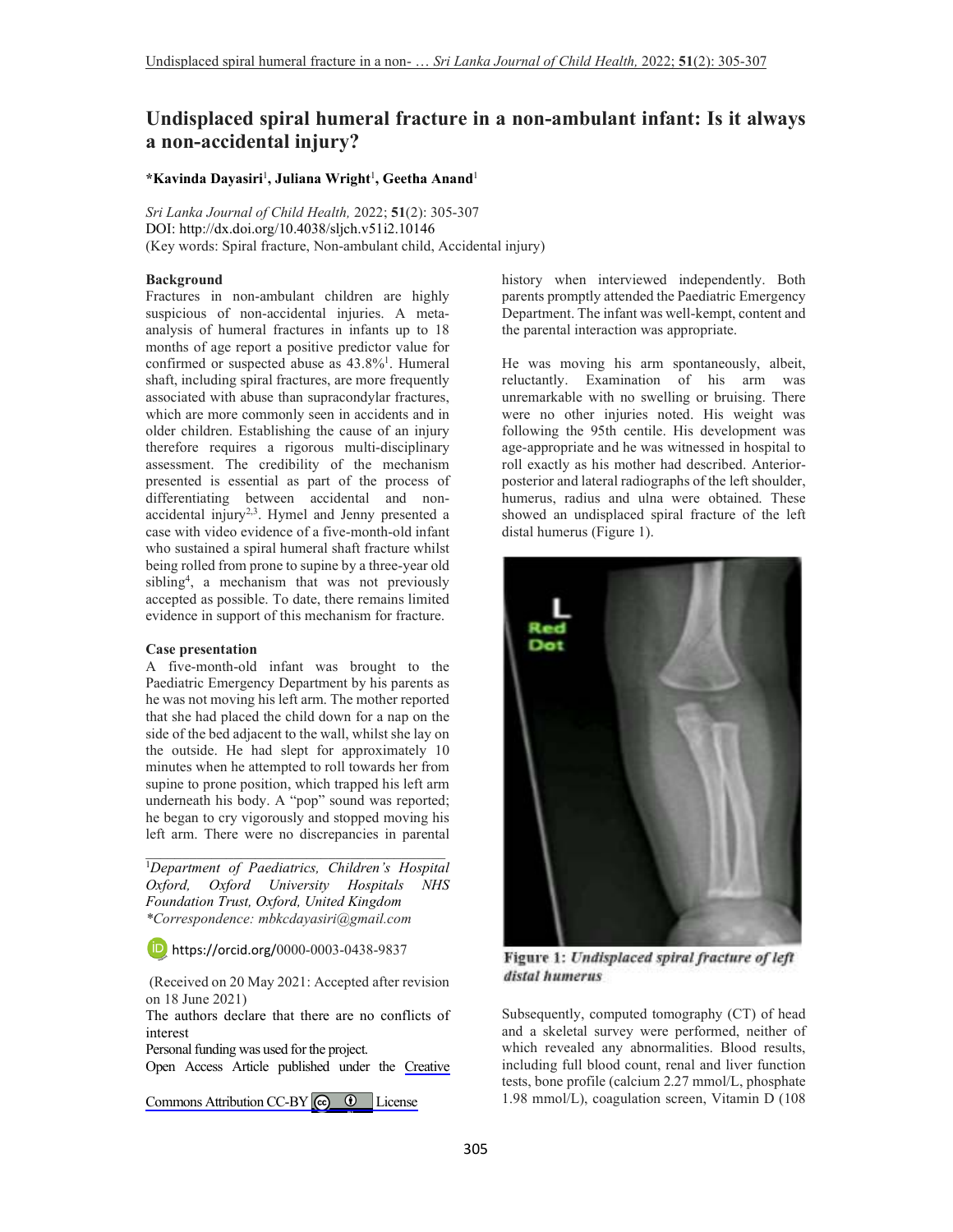nmol/L) and copper (12.9 µmol/L) levels were normal.

The Paediatric Orthopaedic Trauma Team recommended an arm sling for symptomatic relief. There was no other specific management of the fracture required. A safeguarding strategy meeting was attended by the Paediatric team, safeguarding team, social services and police. The multidisciplinary team meetings did not reveal any social, parental or environmental circumstances that might highlight a safeguarding risk and the assessments did not reveal factors that would escalate concerns that this injury was caused non-accidentally.

Children's Social Care carried out a child and family assessment which did not yield any concerns. His follow-up skeletal survey two weeks later showed the healing humeral fracture and no other abnormalities. At two- and six-monthly follow-up, he was recovering well with no sequelae.

## **Discussion**

Fractures in non-ambulant infants are highly suggestive of non-accidental injury and require thorough investigation. Worlock P, *et al*<sup>5</sup> noted that there were no accidental humeral fractures in infants in their cohort, with spiral fractures of the humeral shaft predominating in infants with non-accidental injury. It had been generally accepted that nonambulant infants are unable to sustain such a fracture through their own actions or from minor domestic accidents such as trapping the arm in cot bars or falling out of bed<sup>6-13</sup>.

The case report by Hymel KP, *et al*<sup>4</sup> has led to a rethink of credible mechanisms of such an injury<sup>4</sup>. Somers JM, *et al*<sup>14</sup> added further support to this when they presented seven cases of non-ambulant infants who presented with isolated humeral fracture. In all cases, the fracture occurred as the infant was being rolled over, with the majority occurring during a roll from the prone to supine position. In almost all the reported cases, the fracture occurred while the infant was being rolled by another person.

Thus, an important question arises as to whether an infant can cause this when manoeuvring independently. The infant's developmental stage is crucial; an infant who has mastered this skill is more likely to co-ordinate a fluid movement of the arm, shoulder and back. Therefore, an infant who has newly mastered this skill could be considered to be more likely to trap their arm due to the overall lack of control as the body and contralateral shoulder and arm rotates through 90º. We report an infant in whom a fracture occurred during an independent roll from the supine to prone position. He was on the higher centiles for weight, which may be a

contributing factor when considering poorly controlled movement from supine to prone.

In our case, the history was very clearly and consistently stated. There were no additional injuries, nor concerns found during the multidisciplinary assessment. We therefore report our conclusions of an accidental mechanism of spiral fracture of the humerus in a five-month-old baby, adding to the evidence base for wider understanding of potential mechanisms seen in this type of injury.

### **References**

- 1. Royal College of Paediatrics and Child Health. Child Protection Evidence – Systematic Review on Fractures. 2018.
- 2. Pandya NK, Baldwin KD, Wolfgruber H, Drummond DS, Hosalkar HS. Humerus fractures in the paediatric population: an algorithm to identify abuse. *Journal of Pediatric Orthopaedics B* 2010; **19**: 535– 41. https://doi.org/10.1097/BPB.0b013e32833 ce424

PMid: 20606597

3. Taitz J, Moran K, O'meara M. Long bone fractures in children under 3 years of age: is abuse being missed in Emergency Department presentations? *Journal of Paediatrics and Child Health* 2004; **40**: 170–4. https://doi.org/10.1111/j.14401754.2004.0 0332.x

PMid: 15009543

- 4. Hymel KP, Jenny C. Abusive spiral fractures of the humerus: a videotaped exception. *Archives of Pediatrics and Adolescent Medicine* 1996; **150**: 226–8. https://doi.org/10.1001/archpedi.1996.021 70270108021 PMid: 8556135
- 5. Worlock P, Stower M, Barbor P. Patterns of fractures in accidental and nonaccidental injury in children: a comparative study. *British Medical Journal (Clinical Research Ed)* 1986; **293**:100–2. https://doi.org/10.1136/bmj.293.6539.100 PMid: 3089406 PMCid: PMC1340839
- 6. King J, Diefendorf D, Apthorp J, Negrete VF, Carlson M. Analysis of 429 fractures in 189 battered children. *Journal of Pediatric Orthopaedics* 1988; **8**: 585–9.